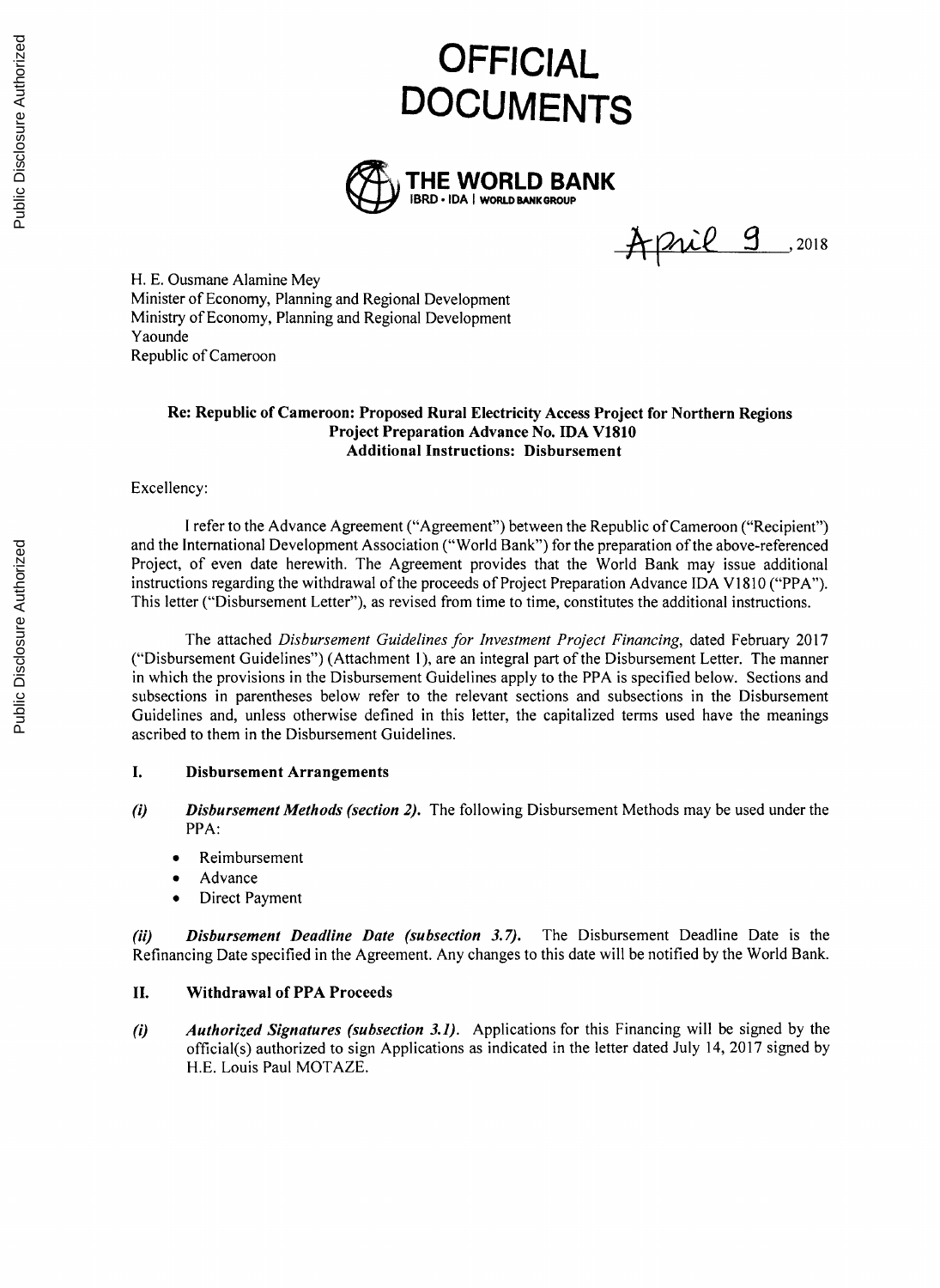*(ii) Applications (subsections 3.2* **-** *3.3).* Please provide completed and signed (a) applications for withdrawal, together with supporting documents, and **(b)** applications for special commitments, together with a copy of the commercial bank letter of credit, to the address indicated below:

> The World Bank Loan Department Delta Center, 13<sup>th</sup> Floor Menegai Road, Upper Hill Nairobi, Kenya Attention: Loan Department

*(iii) Electronic Delivery (subsection 3.4)* The World Bank may permit the Recipient to electronically deliver to the World Bank Applications (with supporting documents) through the World Bank's Client Connection, web-based portal. The option to deliver Applications to the World Bank **by** electronic means may be effected if: (a) the Recipient has designated in writing, pursuant to the terms of subparagraph (i) of this Section, its officials who are authorized to sign and deliver Applications and to receive secure identification credentials **("SIDC")** from the World Bank for the purpose of delivering such Applications **by** electronic means; and **(b)** all such officials designated **by** the Recipient have registered as users of Client Connection. **If** the World Bank agrees, the World Bank will provide the Recipient with **SIDC** for the designated officials. Following which, the designated officials may deliver Applications electronically **by** completing Form **2380,** which is accessible through Client Connection (https://clientconnection.worldbank.org). The Recipient may continue to exercise the option of preparing and delivering Applications in paper form. The World Bank reserves the right and may, in its sole discretion, temporarily or permanently disallow the electronic delivery of Applications **by** the Recipient.

*(iv) Terms and Conditions of Use of SIDC to Process Applications.* **By** designating officials to use **SIDC** and **by** choosing to deliver the Applications electronically, the Recipient confirms through the authorized signatory letter its agreement to: (a) abide **by** the *Terms and Conditions of Use of Secure Identification Credentials in connection with Use of Electronic Means to Process Applications and Supporting Documentation* ("Terms and Conditions of Use of Secure Identification Credentials") provided in Attachment 2; and **(b)** to cause such official to abide **by** those terms and conditions.

*(v) Minimum Value ofApplications (subsection 3.5).* The Minimum Value of Applications is twenty percent of the Designated Account Ceiling.

- *(vi) Advances (sections 5 and 6).*
	- *\* Type of Designated Account (subsection 5.3):* Segregated
	- *\* Currency of Designated Account (subsection 5.4):* **CFAF** (XAF)
	- *\* Financial Institution at which the Designated Account Will Be Opened (subsection 5.5):* United Bank for Africa Cameroon PLC
	- *\* Ceiling (subsection 6.1):* XAF **300,000,000**

## **III. Reporting on Use of Financing Proceeds**

*(i) Supporting Documentation (section 4).* Supporting documentation should be provided with each application for withdrawal as set out below: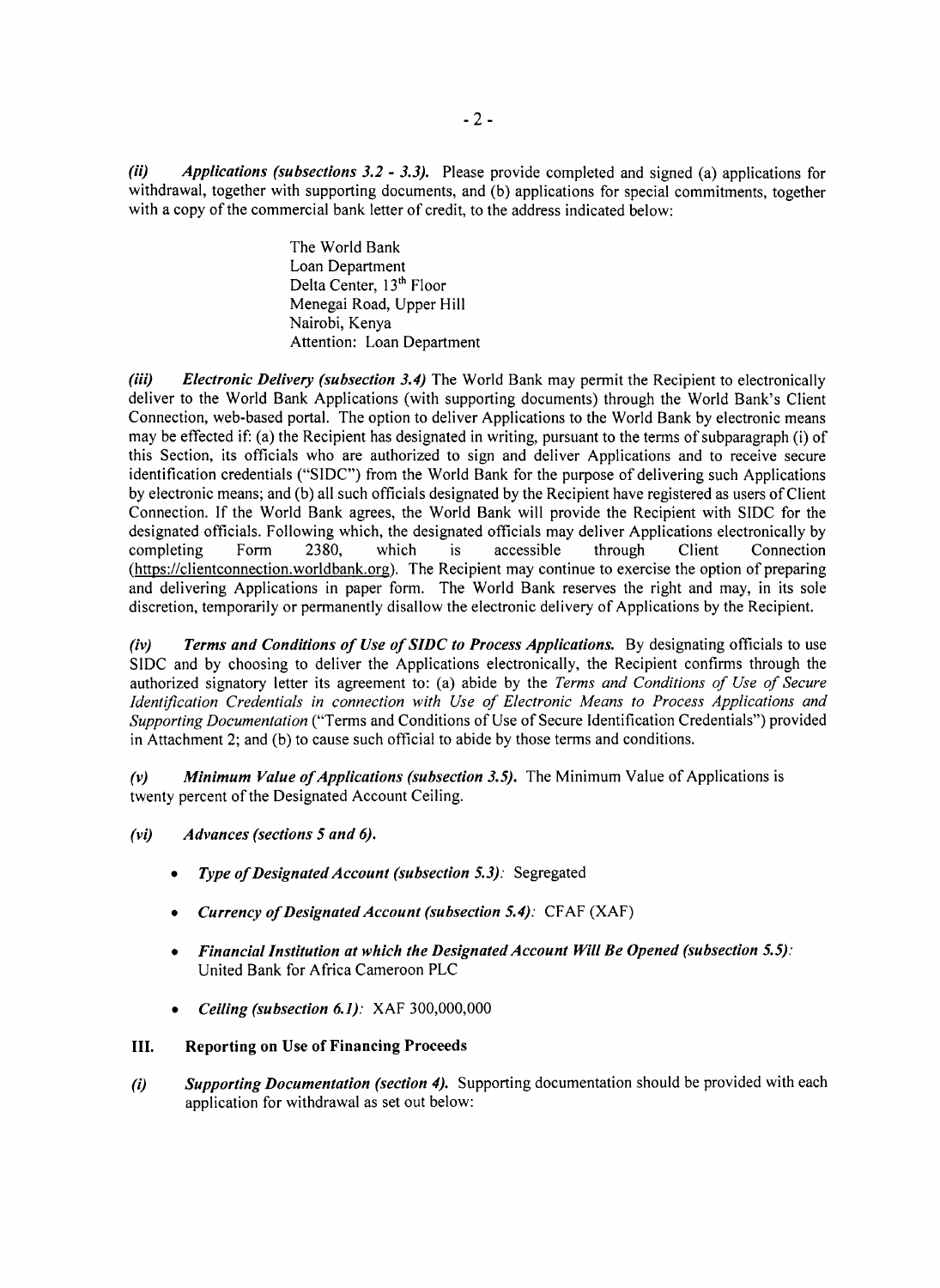- *\* For requests for Reimbursement:*
	- o Statement of Expenditure in the form attached (Attachment **3)**
- *\* For reporting eligible expenditures paid from the Designated Account:*
	- o Statement of Expenditure in the form attached (Attachment **3)**
- *For requests for Direct Payment: records evidencing eligible expenditures, e.g., copies of* receipts, supplier invoices

## *(ii) Frequency of Reporting Eligible Expenditures Paid from the Designated Account (subsection 6.3):* monthly

#### **IV. Other Important Information**

For additional information on disbursement arrangements, please refer to the Disbursement Handbook available on the World Bank's public website at http://www.worldbank.org and its secure website "Client Connection" at http://clientconnection.worldbank.org. Print copies are available upon request.

From the Client Connection website, you will be able to download Applications, monitor the near real-time status of the PPA, and retrieve related policy, financial, and procurement information.

**If** you have not already done so, the World Bank recommends that you register as a user of the Client Connection website (http://clientconnection.worldbank.org). From this website you will be able to download Applications, monitor the near real-time status of the PPA, and retrieve related policy, financial, and procurement information. For more information about the website and registration arrangements, please contact the World Bank **by** email at <clientconnection@worldbank.org>.

**If** you have any queries in relation to the above, please contact Faly Diallo, Finance Officer at wfacs-afr@worldbank.org using the above reference.

| Very truly yours,                                                  |
|--------------------------------------------------------------------|
| ION<br><b>INTERNATIONAL DEVELOP</b>                                |
| <b>TRECTEUR</b>                                                    |
| 3WO)<br>DES OPERATIONS<br>$c_{r_{O_{U_{1}}}}$<br>Вy<br>Elisabeth P |
| 3017/Wab<br><sup>1</sup> Country Director for<br>d <sup>8</sup>    |
| Africa Regi                                                        |

#### ttachments

- 1. *Disbursement Guidelines for Investment Project Financing,* dated February **2017**
	- *2. Terms and Conditions of Use ofSecure Identification Credentials in connection with Use of*
	- *Electronic Means to Process Applications and Supporting Documentation,* dated March **1, 2013**
	- *3. Form of Statement of Expenditure*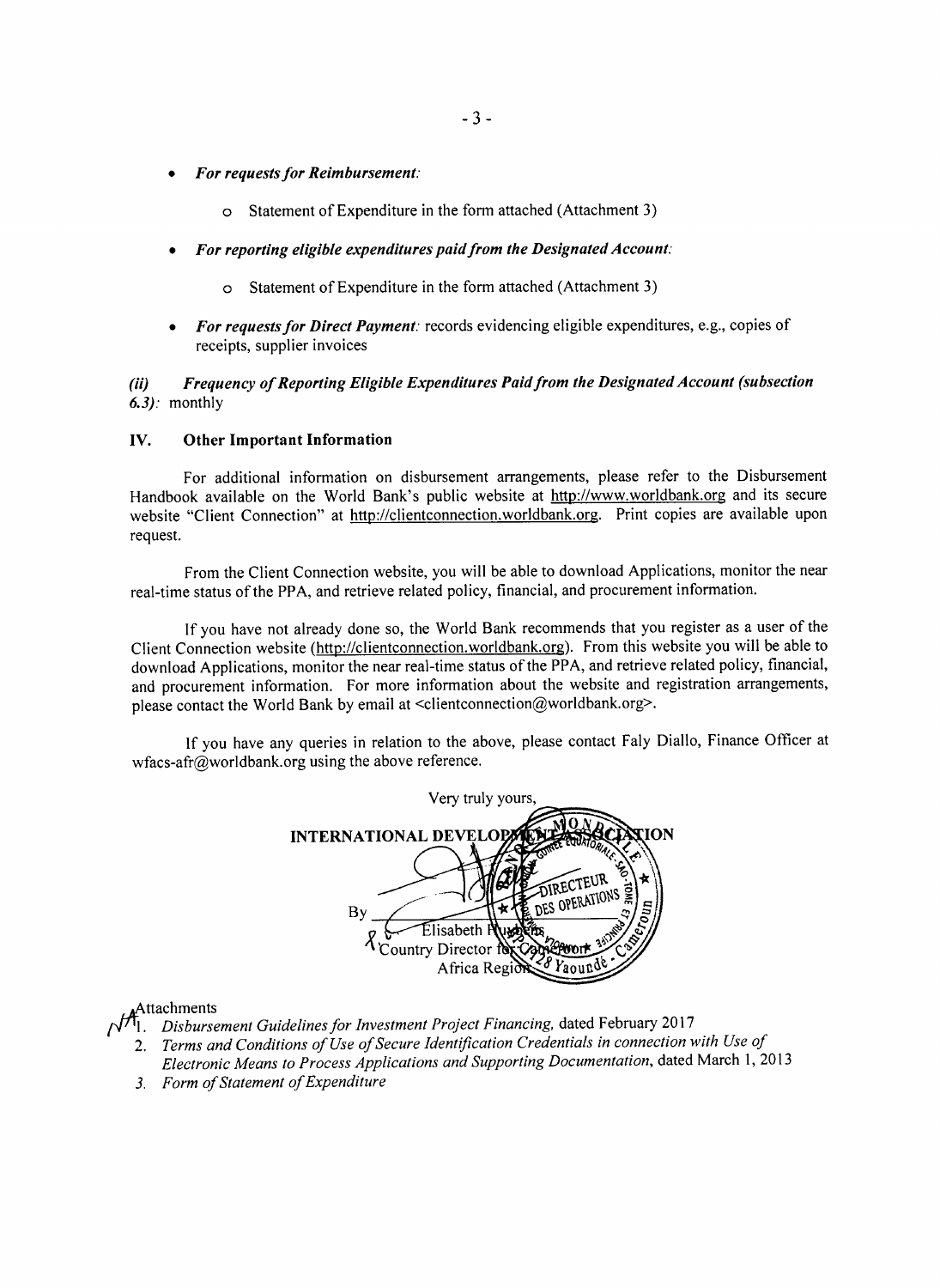## **Attachment 2**

# **Terms and Conditions of Use of Secure Identification Credentials in connection with Use of Electronic Means to Process Applications and Supporting Documentation**

# March **1, 2013**

The World Bank (Bank)<sup>1</sup> will provide secure identification credentials (SIDC) to permit the Borrower<sup>2</sup> to deliver applications for withdrawal and applications for special commitments under the Agreement(s) and supporting documentation (such applications and supporting documentation together referred to in these Terms and Conditions of Use as Applications) to the Bank electronically, on the terms and conditions of use specified herein.

**SIDC** can be either: (a) hardware-based (Physical Token), or **(b)** software-based (Soft Token). The Bank reserves the right to determine which type of **SIDC** is most appropriate.

## **A.** Identification of Users

- **1.** The Borrower will be required to identify in a completed Authorized Signatory Letter **(ASL)** duly delivered to and received **by** the Bank each person who will be authorized to deliver Applications. The Bank will provide **SIDC** to each person identified in the **ASL** (Signatory), as provided below. The Borrower shall also immediately notify the Bank if a Signatory is no longer authorized **by** the Borrower to act as a Signatory.
- 2. Each Signatory must register as a user on the Bank's Client Connection **(CC)** website (https://clientconnection.worldbank.or **)** prior to receipt of his/her **SIDC.** Registration on **CC** will require that the Signatory establish a **CC** password **(CC** Password). The Signatory shall not reveal his/her **CC** Password to anyone or store or record the **CC** Password in written or other form. Upon registration as a **CC** user, the Signatory will be assigned a unique identifying account name.

## B. **Initialization of SIDC**

- 1. Prior to initialization of **SIDC by** a Signatory, the Signatory will acknowledge having read, understood and agreed to be bound **by** these Terms and Conditions of Use.
- 2. Where a Physical Token is to be used, promptly upon receipt of the Physical Token, the Signatory will access **CC** using his/her account name and **CC** Password and register his/her Physical Token and set a personal identification number **(PIN)** to be used in connection with the use of his/her Physical Token, after which the Physical Token will be initialized for use **by** the Signatory exclusively for purposes of delivering Applications. Where a Soft Token is to be used, the Signatory will access **CC** using his/her account name and **CC** Password and set a personal identification number (PIN) to be used in connection with the use of his/her Soft Token, after which the Soft Token will be initialized for use **by** the Signatory exclusively for purposes of delivering

<sup>&#</sup>x27;"Bank" includes IBRD and **IDA.**

<sup>2</sup> "Borrower" includes the borrower of an IBRD loan, **IDA** credit, or Project Preparation Facility advance and the recipient of a grant.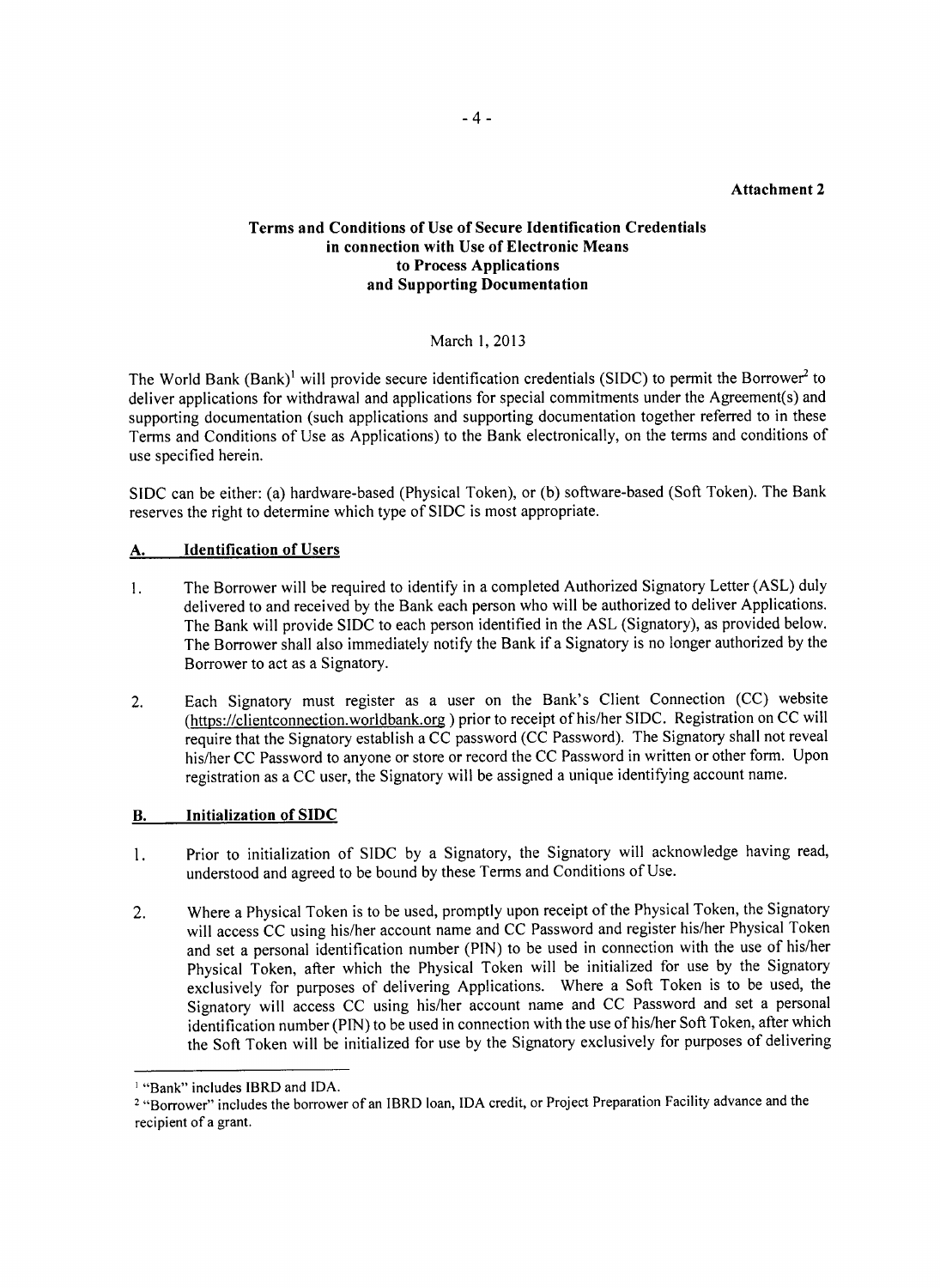Applications. Upon initialization of the **SIDC,** the Signatory will be a **"SIDC** User". The Bank will maintain in its database a user account (Account) for each **SIDC** User for purposes of managing the **SIDC** of the **SIDC** User. Neither the Borrower nor the **SIDC** User will have any access to the Account.

**3.** Prior to first use of the **SIDC by** the **SIDC** User, the Borrower shall ensure that the **SIDC** User has received training materials provided **by** the Bank in use of the **SIDC.**

## **C.** Use of **SIDC**

- Use of the **SIDC** is strictly limited to use in the delivery of Applications **by** the **SIDC** User in the  $\mathbf{L}$ manner prescribed **by** the Bank in the Agreement(s) and these Terms and Conditions. Any other use of the **SIDC** is prohibited.
- 2. The Bank assumes no responsibility or liability whatsoever for any misuse of the **SIDC by** the **SIDC** User, other representatives of the Borrower, or third parties.
- **3.** The Borrower undertakes to ensure, and represents and warrants to the Bank (such representation and warranty being expressly relied upon **by** the Bank in granting **SIDC)** that each **SIDC** User understands and will abide **by,** these Terms and Conditions of Use, including without limitation the following:

#### *4. Security*

*4.1.* The **SIDC** User shall not reveal his/her **PIN** to anyone or store or record the **PIN** in written or other form.

4.2. The **SIDC** User shall not allow anyone else to utilize his/her **SIDC** to deliver an Application to the Bank.

4.3. The **SIDC** User shall always logout from **CC** when not using the system. Failure to logout properly can create a route into the system that is unprotected.

4.4. **If** the **SIDC** User believes a third party has learned his/her **PIN** or has lost his/her Physical Token he/she shall immediately notify clientconnection@worldbank.org.

4.5. The Borrower shall immediately notify the Bank at clientconnection@worldbank.org of any lost, stolen or compromised **SIDC,** and take other reasonable steps to ensure such **SIDC** are disabled immediately.

#### *5. Reservation of Right to Disable SIDC*

**5.1.** The Borrower shall reserve the right to revoke the authorization of a **SIDC** User to use a **SIDC** for any reason.

**5.2.** The Bank reserves the right, in its sole discretion, to temporarily or permanently disable a **SIDC,** de-activate a **SIDC** User's Account or both.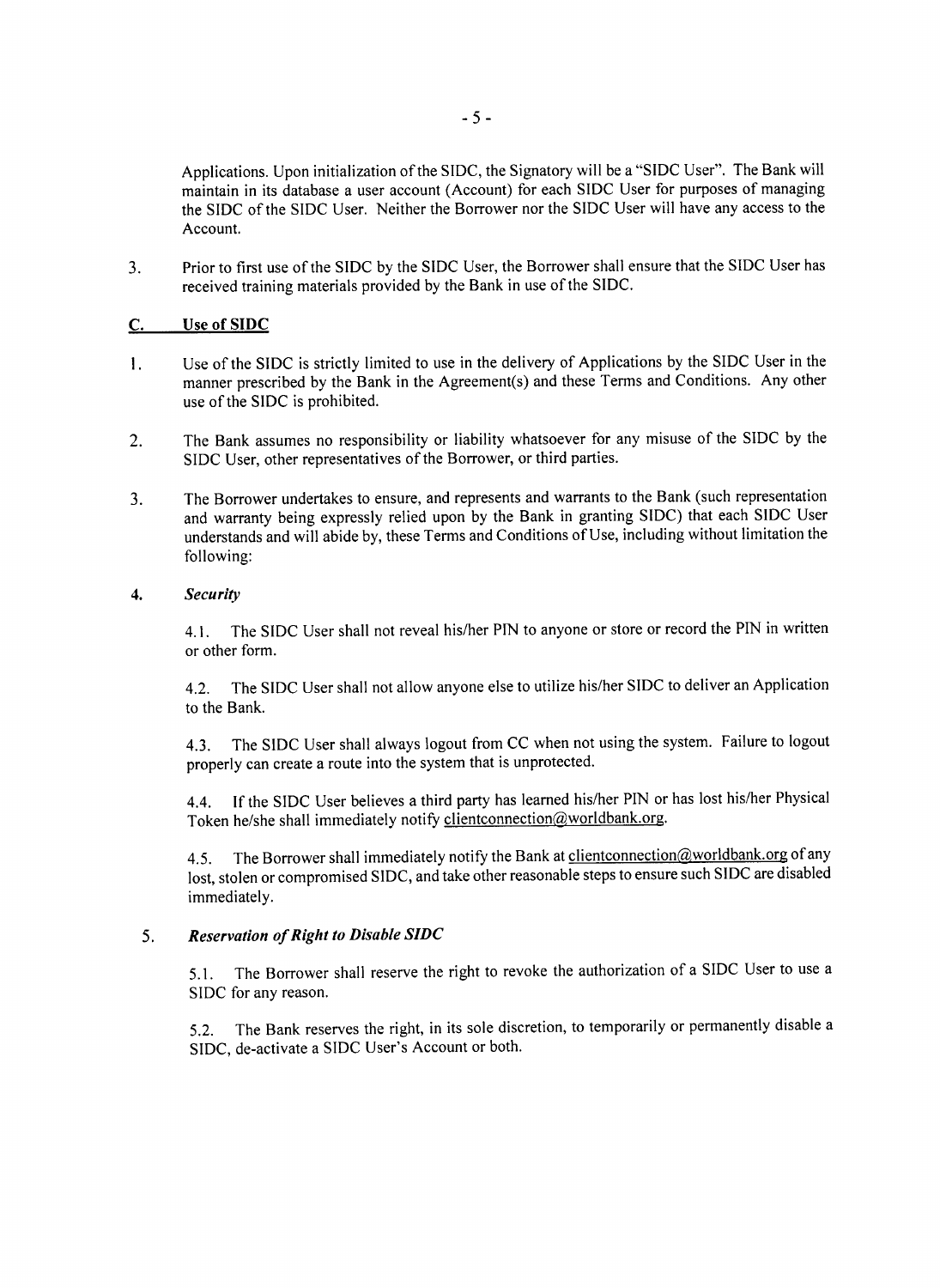# *6. Care of Physical Tokens*

**6.1.** Physical Tokens will remain the property of the Bank.

**6.2.** The Bank will physically deliver a Physical Token to each Signatory designated to receive one in a manner to be determined **by** and satisfactory to the Bank.

6.3. Physical Tokens contain delicate and sophisticated instrumentation and therefore should be handled with due care, and should not be immersed in liquids, exposed to extreme temperatures, crushed or bent. Also, Physical phones and other similar devices. Physical Tokens should be carried and stored separate from any EMR device. At close range (less than 5 cm), these devices can output high levels of EMR that can interfere with the proper operation of electronic equipment, including the Physical Token.

6.4. Without derogating from these Terms and Conditions of Use, other technical instructions on the proper use and care of Physical Tokens are available at http://www.rsa.com.

# 7. *Replacement*

**7.1.** Lost, damaged, compromised (in terms of 4.5, above) or destroyed Physical Tokens will be replaced at the expense of the Borrower.

**7.2.** The Bank reserves the right, in its sole discretion, not to replace any Physical Token in the case of misuse, or not to reactivate a **SIDC** User's Account.